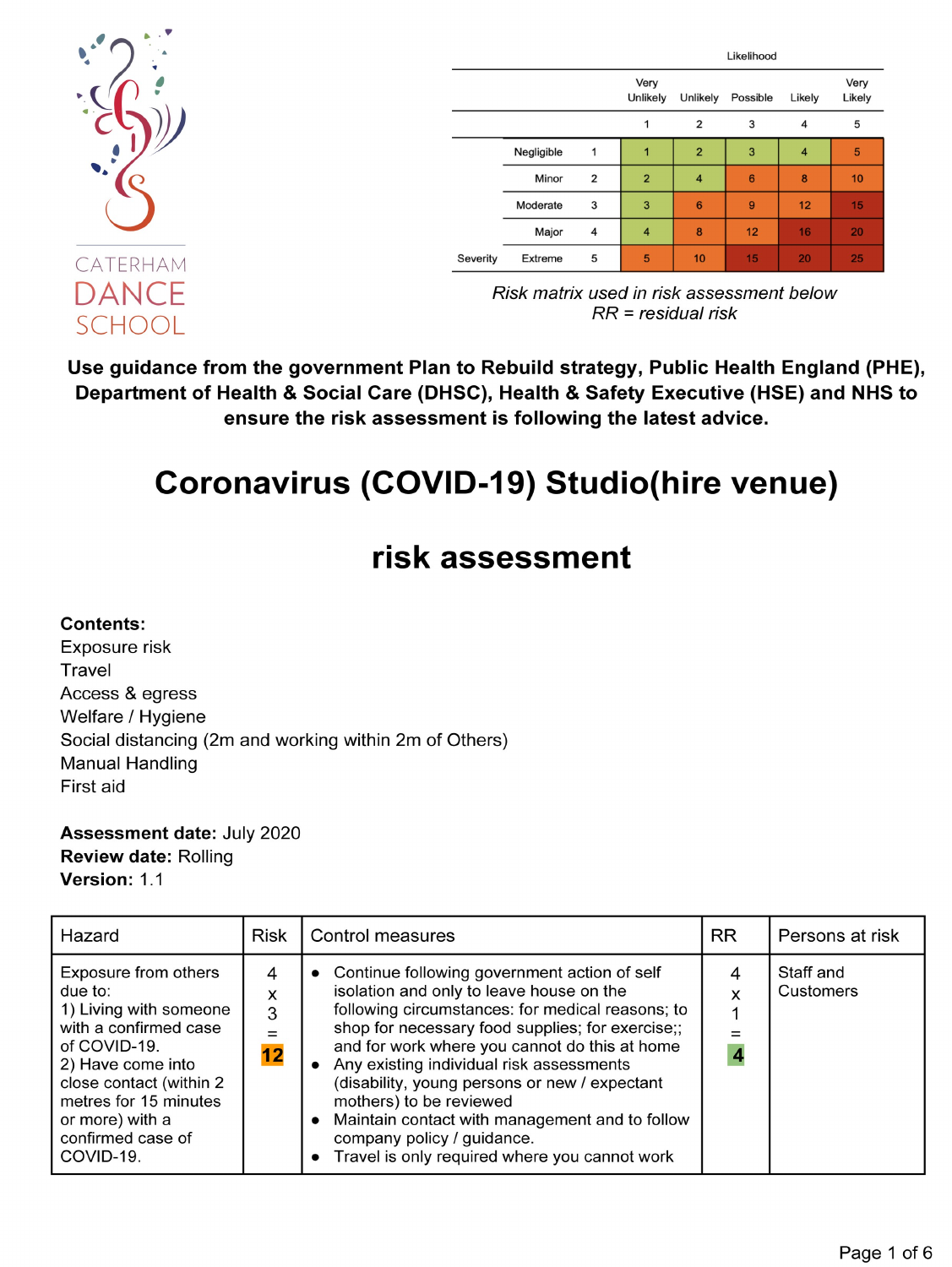| 3) Being advised by a<br>public health agency<br>that contact with a<br>diagnosed case has<br>occurred. |                          | from home. Use private transportation, cycle or<br>walk. As a last resort public transport to be used<br>as a minimum and to implement social<br>distancing where possible<br>To continue following ongoing government<br>$\bullet$<br>guidance<br>Stay at home and only attend hospital in an<br>$\bullet$<br>emergency. Do not attend GP surgery and<br>phone NHS line (111) if further advice is<br>required<br>Company to ensure extremely clinically<br>$\bullet$<br>vulnerable persons do not come to work and<br>continue to shield themselves whilst following<br>their specific medical advice issued to them<br>Follow good NHS hygiene measures at all times<br>Avoid all visitors to your home unless they are<br>providing a medical requirement<br>Do not approach delivery staff, allow packages<br>$\bullet$<br>to be left on the doorstep<br>Do not take any antibiotics as they do not work<br>$\bullet$<br>against viruses. |                                             |                        |
|---------------------------------------------------------------------------------------------------------|--------------------------|------------------------------------------------------------------------------------------------------------------------------------------------------------------------------------------------------------------------------------------------------------------------------------------------------------------------------------------------------------------------------------------------------------------------------------------------------------------------------------------------------------------------------------------------------------------------------------------------------------------------------------------------------------------------------------------------------------------------------------------------------------------------------------------------------------------------------------------------------------------------------------------------------------------------------------------------|---------------------------------------------|------------------------|
| Suspected case whilst<br>in the Studio                                                                  | 4<br>X<br>4<br>=<br>16   | If someone develops a high temperature or a<br>persistent cough while in the studio, they should:<br>1) Return home immediately<br>2) Avoid touching anything<br>3) Cough or sneeze into a tissue and put it in<br>a bin, or if they do not have tissues, cough<br>and sneeze into the crook of their elbow.<br>They must then follow the guidance on self-<br>4)<br>isolation and not return to the studio until<br>their period of self-isolation has been<br>completed.<br>5) The Studio area of contact should receive<br>deep cleaning and social distancing<br>maintained                                                                                                                                                                                                                                                                                                                                                                | 4<br>X<br>1<br>$\overline{4}$               | Staff and<br>Customers |
| General travel<br>including foreign travel                                                              | 4<br>X<br>4<br>$=$<br>16 | Do not travel unless you cannot work from home<br>or deemed a key worker - implement<br>teleconferencing for meetings<br>Where an individual has recently travelled<br>$\bullet$<br>abroad, they must self isolate for 14 days<br>Please continue to follow any further national<br>$\bullet$<br>government advice provided<br>Where an occupational health (OH) service<br>$\bullet$<br>provider has been appointed, please seek<br>additional advice or concerns through this<br>service<br>All persons to limit their use of public transport.<br>Where travel is essential, please use private<br>single occupancy where possible, cycle or walk                                                                                                                                                                                                                                                                                           | 4<br>x<br>1<br>Ξ<br>$\overline{\mathbf{4}}$ | Staff and<br>Customers |
| Access / egress to the<br>studio                                                                        | 4<br>x<br>4<br>Ξ<br>16   | Where possible, please consider and implement<br>the following practices:<br>1) Ensure all extremely clinically vulnerable<br>persons do not attend the studio<br>2) Stop all non-essential visitors<br>3) All class/lesson registration in advance and<br>payment<br>Introduce staggered start and finish times<br>4)                                                                                                                                                                                                                                                                                                                                                                                                                                                                                                                                                                                                                         | 4<br>X<br>1<br>=<br>$\overline{\mathbf{4}}$ | Staff and<br>Customers |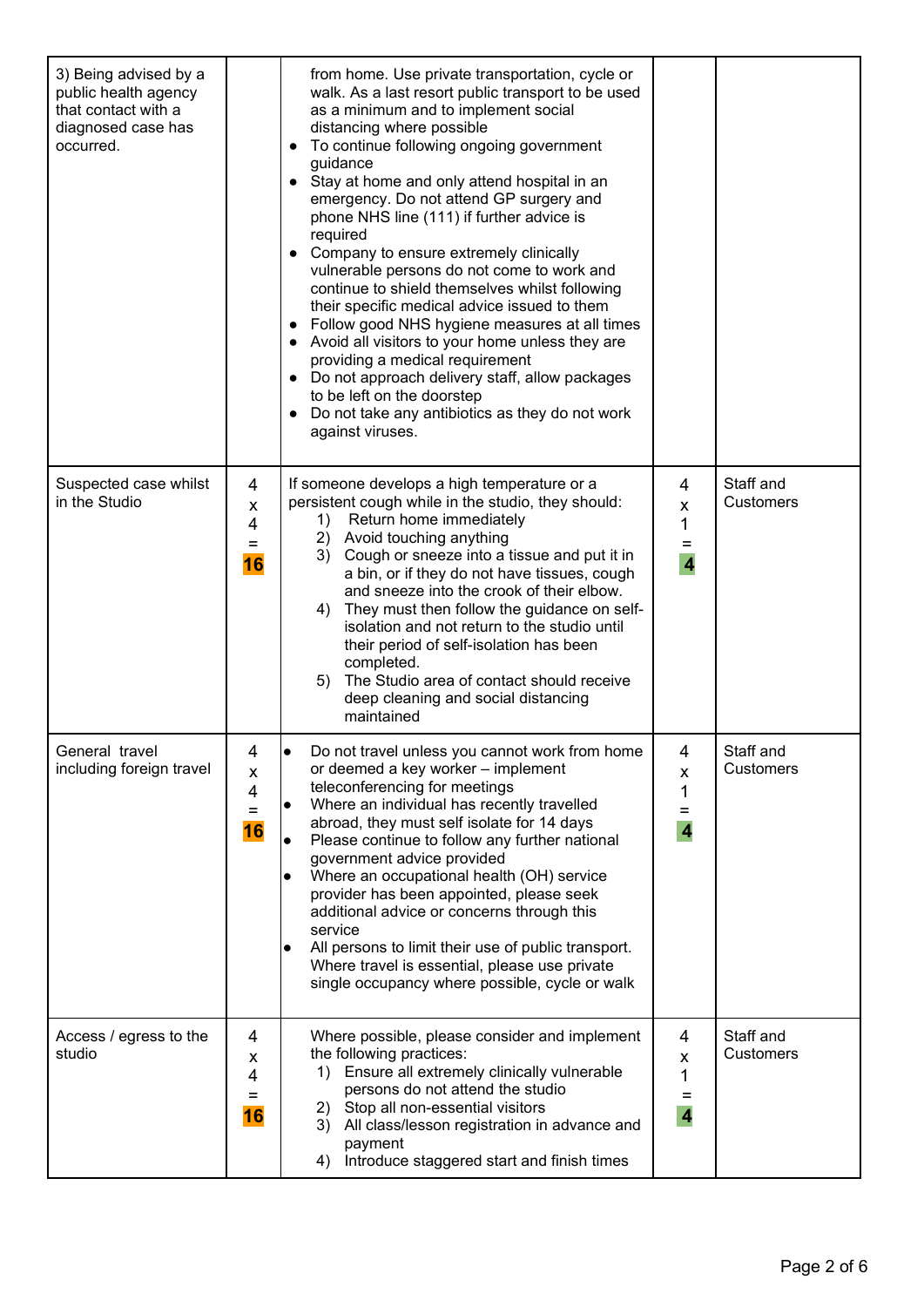|                                         |                         | to reduce congestion and contact at all<br>times<br>5) Monitor studio access points to enable<br>social distancing, Traffic light system and<br>either increase to reduce congestion or<br>decrease to enable monitoring<br>6) Remove or disable entry systems that<br>require skin contact e.g. door/buttons<br>automatic and look to increase cleaning or<br>removal of common 'touch points'<br>7) Require everyone to wash or clean their<br>hands before entering or leaving the studio<br>8) Allow plenty of space (two metres) between<br>people waiting to enter site with the one<br>way system<br>9) Regularly clean common contact surfaces<br>in reception, studios, access control and<br>delivery areas e.g. ipads, printers, screens,<br>telephone handsets, desks, particularly<br>during peak flow times<br>10) Reduce the number of people in<br>attendance to classes and windows and<br>door left open for air flow<br>11) Parents/Guardians should remain in their<br>vehicles and only enter the building for<br>under 6 years collection.<br>12) Designate walking routes and one way<br>systems with signage to help maintain<br>social distancing |                                                 |                  |
|-----------------------------------------|-------------------------|----------------------------------------------------------------------------------------------------------------------------------------------------------------------------------------------------------------------------------------------------------------------------------------------------------------------------------------------------------------------------------------------------------------------------------------------------------------------------------------------------------------------------------------------------------------------------------------------------------------------------------------------------------------------------------------------------------------------------------------------------------------------------------------------------------------------------------------------------------------------------------------------------------------------------------------------------------------------------------------------------------------------------------------------------------------------------------------------------------------------------------------------------------------------------|-------------------------------------------------|------------------|
| Inclement weather -<br>cold temperature | 2<br>X<br>2<br>$=$<br>4 | l.<br>All persons to dress appropriately for the<br>weather for queing outside<br>Welfare facilities provided to shelter from the<br>l.<br>elements<br>Maintain good hygiene measures at all times<br>$\bullet$<br>PPE on individual issue basis and not to be<br>$\bullet$<br>shared                                                                                                                                                                                                                                                                                                                                                                                                                                                                                                                                                                                                                                                                                                                                                                                                                                                                                      | $\overline{2}$<br>X<br>1<br>Ξ<br>$\overline{2}$ | <b>Customers</b> |
| Poor hygiene                            | 4<br>X<br>4<br>Ξ<br>16  | Wash your hands thoroughly and regularly. Use<br>$\bullet$<br>soap and water for at least 20 seconds. Use<br>alcohol-based hand sanitiser if soap and water<br>is not available and hand washing technique to<br>be adopted as directed by NHS<br>Avoid touching your face/eyes/nose/mouth with<br>$\bullet$<br>unwashed hands and cover your cough or<br>sneeze with a tissue then throw it in the bin.<br>Provide additional hand washing facilities to the<br>usual welfare facilities if a large spread out site<br>or significant numbers of personnel on site<br>Regularly clean the hand washing facilities and<br>check soap and sanitiser levels<br>Provide suitable and sufficient rubbish bins for<br>$\bullet$<br>hand towels with regular removal and disposal.<br>Studios will need extra supplies of soap, hand<br>$\bullet$<br>sanitiser and paper towels and these should be<br>securely stored.<br>Restrict the number of people using toilet<br>$\bullet$<br>facilities at any one time e.g. use a welfare<br>attendant Wash hands before and after using<br>the facilities Enhance the cleaning regimes for                                            | 4<br>X<br>1<br>$=$<br>$\overline{\mathbf{4}}$   | Staff/Customers  |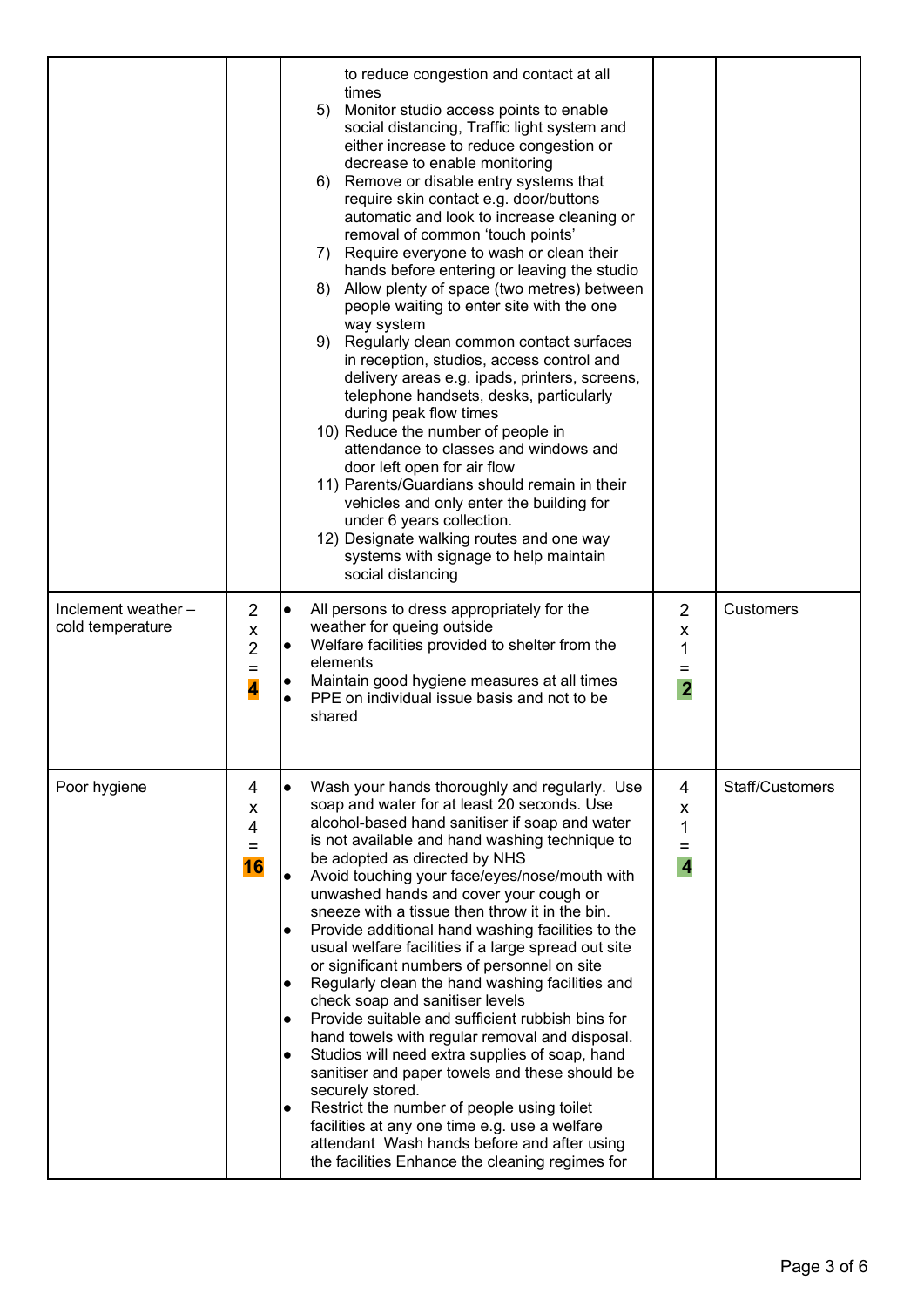|                                   |                          | toilet facilities particularly door handles, locks<br>and the toilet flush. Disabled toilet used for entry<br>hand cleaning along with sanitisers                                                                                                                                                                                                                                                                                                                                                                                                                                                                                                                                                                                                                                                                                                                                                                                                                                                                                                                          |                                               |                 |
|-----------------------------------|--------------------------|----------------------------------------------------------------------------------------------------------------------------------------------------------------------------------------------------------------------------------------------------------------------------------------------------------------------------------------------------------------------------------------------------------------------------------------------------------------------------------------------------------------------------------------------------------------------------------------------------------------------------------------------------------------------------------------------------------------------------------------------------------------------------------------------------------------------------------------------------------------------------------------------------------------------------------------------------------------------------------------------------------------------------------------------------------------------------|-----------------------------------------------|-----------------|
| Food and Drink in the<br>studio   | 4<br>х<br>4<br>$=$<br>16 | 1) The customers can stay on site once they<br>have entered and not bring food and drinks<br>into the studio<br>2) Removal of bins and reduced food waste<br>and contamination<br>3) Break times for staff should be staggered to<br>reduce congestion in kitchen and contact at<br>all times<br>4) Hand cleaning facilities or hand sanitiser<br>should be available at the entrance of any<br>main entrance and less touch.<br>5) The staff should be asked to bring pre-<br>prepared meals and refillable drinking<br>bottles from home<br>6) Staff should sit 1+ metres apart from each<br>other whilst eating and avoid all contact<br>Drinking water should be provided with<br>7)<br>enhanced cleaning measures of the tap<br>mechanism introduced<br>8) Tables should be cleaned between each<br>use<br>9) All rubbish should be put straight in the bin<br>and not left for someone else to clear up<br>10) All areas used for eating must be<br>thoroughly cleaned at the end of each<br>break and shift, including chairs, door<br>handles and payment devices. | 4<br>X<br>1<br>$=$<br>$\overline{\mathbf{4}}$ | Staff/Customers |
| Use of Changing<br>facilities     | 4<br>x<br>4<br>=<br>16   | Introduce staggered start and finish times<br>1)<br>to reduce congestion and contact at all<br>times<br>Introduce enhanced cleaning of all facilities<br>2)<br>throughout the day and at the end of each<br>day<br>3) Consider decreasing the number or size of<br>facilities available on site if possible<br>Based on the size of each facility,<br>4)<br>determine how many people can use it at<br>any one time to maintain a distance of two<br>metres<br>5) Provide suitable and sufficient rubbish bins<br>in these areas with regular removal and<br>disposal.<br>6) Come dressed for leeson/class whenever<br>possible                                                                                                                                                                                                                                                                                                                                                                                                                                            | 4<br>X<br>1<br>Ξ<br>$\overline{\mathbf{4}}$   | Staff/Customers |
| Manual handling - dual<br>lifting | 4x4<br>$= 16$            | 1) Always consider if the task can be<br>performed with one person using<br>mechanical aid<br>2) Ensure the individual(s) are fit for work prior<br>to commencing task<br>3) Break down the load where possible so that<br>one person can comfortably carry<br>4) Assess your route so you can maintain<br>1+m social distance whilst moving the load<br>Where dual lifts cannot be avoided, lift<br>5)<br>facing away from each each or side by side                                                                                                                                                                                                                                                                                                                                                                                                                                                                                                                                                                                                                      | $1x4 =$<br>4                                  | Staff           |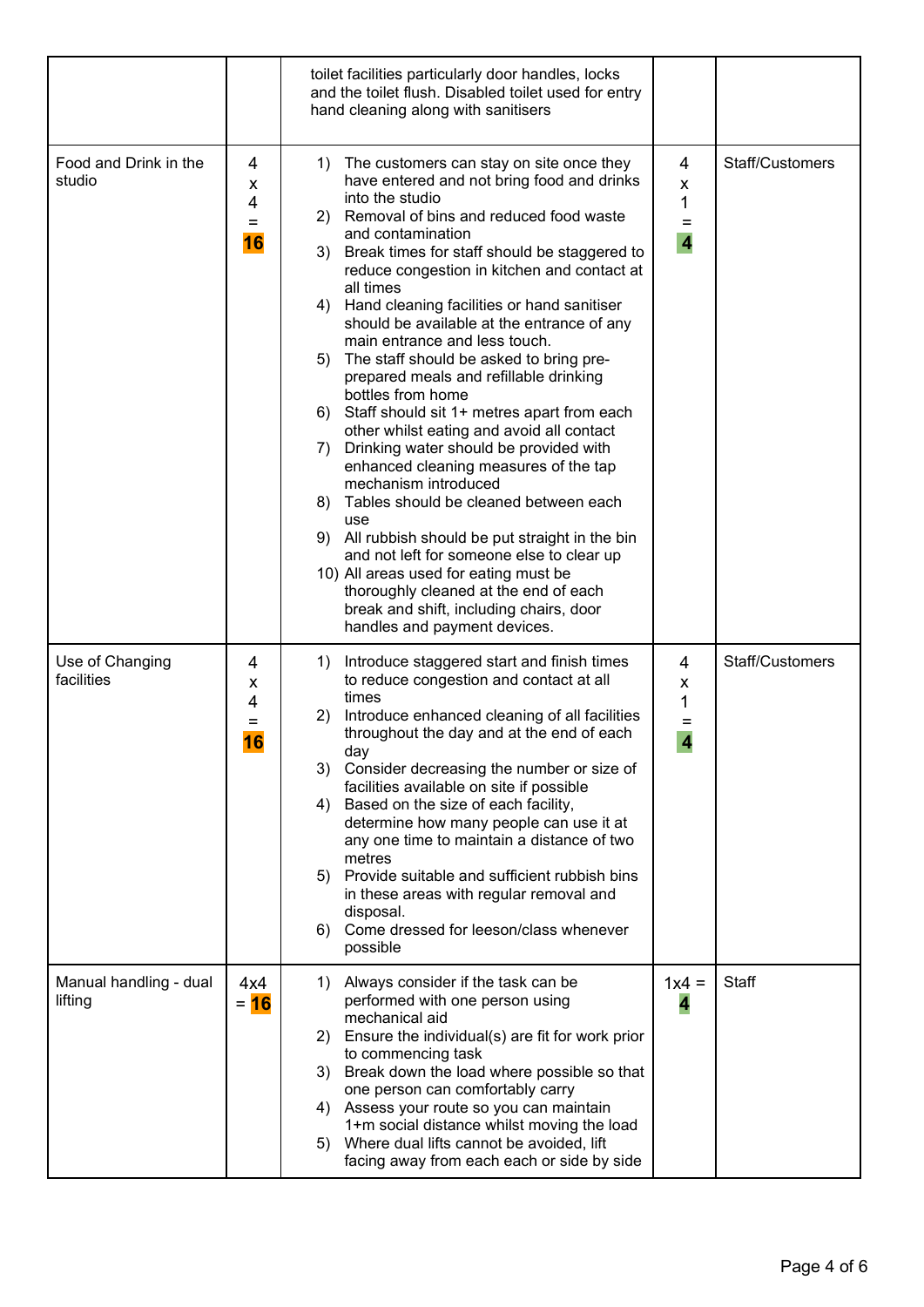|                                                                                                                       |                          | rather than face to face where possible<br>6) Where PPE is to be used, this is on an<br>individual issue and items should not be<br>shared                                                                                                                                                                                                                                                                                                                                                                                                                                                                                                                                                                                                                                                                                                                                                                                                                                                                                                                                                                                                                                                                                                                                                                                                                                                                                                                                                                                                                                                                                                                                                                                                                                                                                                                   |                                                       |                 |
|-----------------------------------------------------------------------------------------------------------------------|--------------------------|--------------------------------------------------------------------------------------------------------------------------------------------------------------------------------------------------------------------------------------------------------------------------------------------------------------------------------------------------------------------------------------------------------------------------------------------------------------------------------------------------------------------------------------------------------------------------------------------------------------------------------------------------------------------------------------------------------------------------------------------------------------------------------------------------------------------------------------------------------------------------------------------------------------------------------------------------------------------------------------------------------------------------------------------------------------------------------------------------------------------------------------------------------------------------------------------------------------------------------------------------------------------------------------------------------------------------------------------------------------------------------------------------------------------------------------------------------------------------------------------------------------------------------------------------------------------------------------------------------------------------------------------------------------------------------------------------------------------------------------------------------------------------------------------------------------------------------------------------------------|-------------------------------------------------------|-----------------|
| Taking / accepting<br>deliveries                                                                                      | 4x4<br>$= 16$            | Review logistics plans to ensure safest<br>1)<br>routes have been identified including<br>implementing one way systems<br>Maintain 2m social distancing when<br>2)<br>accepting deliveries<br>3)<br>Review work programme to assess whether<br>deliveries are necessary<br>Hand washing and sanitizer measures<br>4)<br>available to maintain good hygiene                                                                                                                                                                                                                                                                                                                                                                                                                                                                                                                                                                                                                                                                                                                                                                                                                                                                                                                                                                                                                                                                                                                                                                                                                                                                                                                                                                                                                                                                                                   | $4x1 =$<br>4                                          | Staff           |
| Working within 2<br>metres after confirming<br>the amount of people<br>allowed in the room by<br>your local authority | 4<br>X<br>4<br>$=$<br>16 | Always consider the number of people in<br>1)<br>the studio. Can the lesson be performed<br>differently without having to breach the 2m<br>social distancing rule<br>Staff and Customers are to limit face to<br>(2)<br>face working and physical contact work<br>facing away from each other when possible<br>3) Limit the frequency of working within 2m to<br>an absolute minimum and ensure it is for<br>strictly low intensity, sporadic dances where<br>exposure to this distance is less than 15<br>mins<br>Consider introducing an enhanced<br>4)<br>authorisation process (permit to contact) for<br>customers where less than 2m distance is<br>accepted<br>Provide additional supervision to monitor<br>5)<br>distancing<br>Continue to conduct dynamic risk<br>6)<br>assessments whilst completing the lessons<br>and speak up if there is a safer way of<br>working<br>All equipment to be thoroughly cleaned<br>7)<br>prior and after using it.<br>8) Increased ventilation will be provided within<br>enclosed spaces<br>Studio can consider face covering however,<br>9)<br>it is advised to speak to a director on these<br>matters and supplies should be reserved<br>for staff as it has been documented that the<br>protective effect is minimal.<br>10) Consideration given to disposable gloves<br>11) Reusable PPE should be thoroughly<br>cleaned after use and not shared between<br>staff. These should be stored in suitable<br>places<br>12) Single use PPE should be disposed of so<br>that it cannot be reused and to control<br>potential contamination is controlled (waste<br>removed)<br>13) Staff deemed clinically vulnerable should<br>never work within 2m of persons and<br>preference should be given to whether any<br>change in lessons can allow an individual<br>to work from a safer distance where<br>possible | 4<br>$\pmb{\mathsf{X}}$<br>$\overline{2}$<br>$=$<br>8 | Staff/Customers |